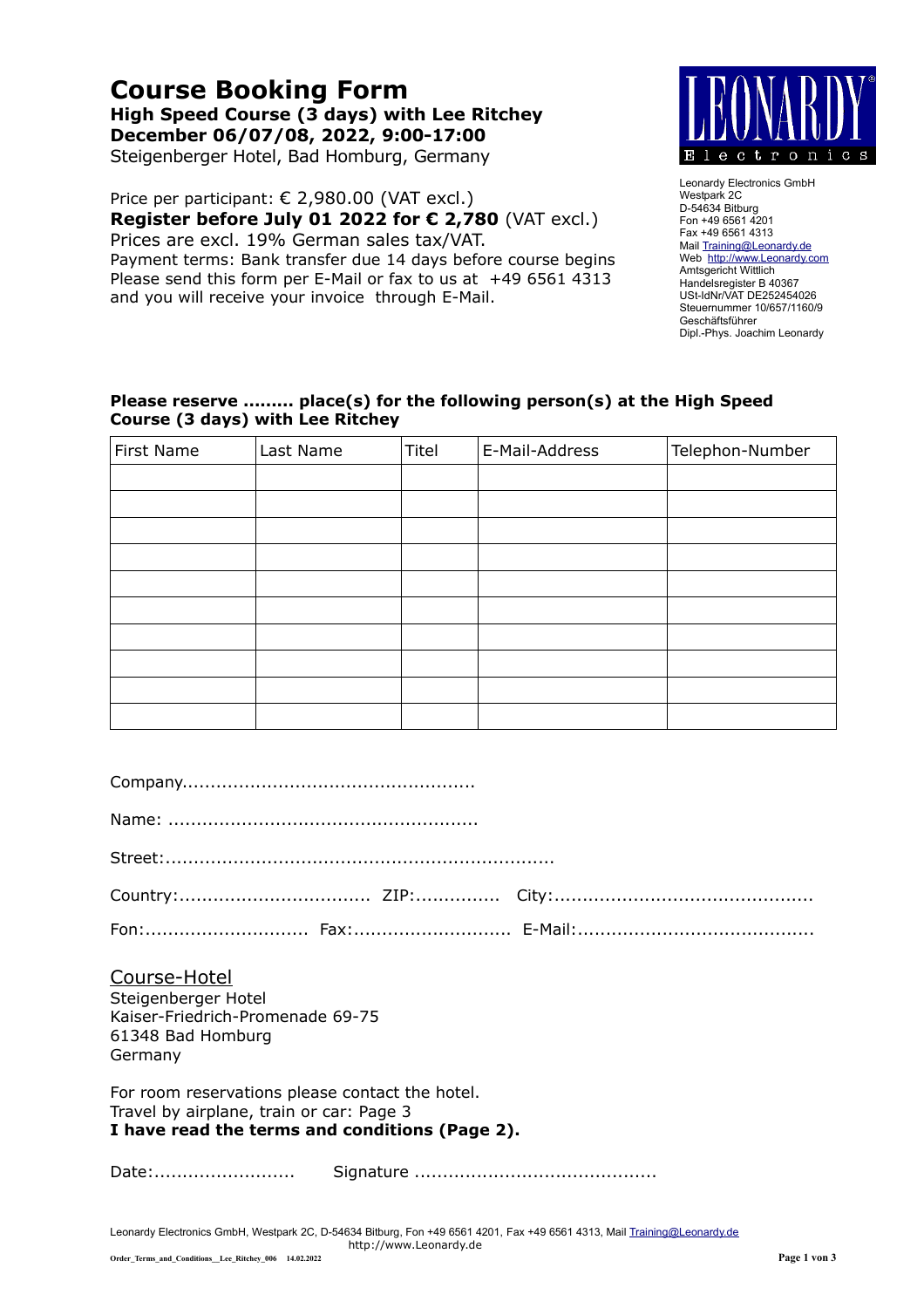### **Terms and Conditions High Speed Course (3 Days) with Lee Ritchey, December 06/07/08 2022, 9:00-17:00**



| <b>Course</b>          | 3-day High Speed Course with Lee Ritchey,<br>December 06/07/08 2022, 9:00-17:00 Steigenberger Hotel, Bad<br>Homburg, as described on the Leonardy Electronics GmbH website<br>(www.Leonardy.com) and purchased from Leonardy Electronics GmbH.                                                                                                                                                                                                                                                                                                                   |  |
|------------------------|------------------------------------------------------------------------------------------------------------------------------------------------------------------------------------------------------------------------------------------------------------------------------------------------------------------------------------------------------------------------------------------------------------------------------------------------------------------------------------------------------------------------------------------------------------------|--|
| <b>Course Language</b> | English                                                                                                                                                                                                                                                                                                                                                                                                                                                                                                                                                          |  |
| <b>Prices</b>          | All prices Vat excluded.<br>Included: Binder with all course slides<br>Included: Coffee, tea, water, pastries and lunch all 3 days<br>Included: Dinner on May 18,18:30                                                                                                                                                                                                                                                                                                                                                                                           |  |
| <b>Cancellations</b>   | Cancellations are accepted only upon written request at least 60 working<br>days before the scheduled Course date. Cancellation fee is € 90.-                                                                                                                                                                                                                                                                                                                                                                                                                    |  |
| <b>Substitutions</b>   | Substitutions of Students may be made at no charge provided Leonardy<br>Electronics is informed in writing prior to course commencement.                                                                                                                                                                                                                                                                                                                                                                                                                         |  |
| <b>Attendance</b>      | Failure to attend without notice will be treated as a cancellation and the full<br>course fee will be due.                                                                                                                                                                                                                                                                                                                                                                                                                                                       |  |
| <b>Rescheduling</b>    | Leonardy Electronics GmbH reserves the right to reschedule Course at<br>any time, and Leonardy Electronics GmbH shall inform Student of such<br>reschedule. Leonardy Electronics GmbH reserves the right to cancel a<br>Course at any time, and Leonardy Electronics GmbH shall inform Student<br>of such cancellation and offer Student a full refund of the fees paid.<br>Leonardy Electronics GmbH's liability will be restricted the refund of any<br>Course fees paid.<br>Leonardy Electronics GmbH shall not be liable for any other expenses<br>incurred. |  |
| <b>Payment terms</b>   | Payment in advance: After we have received the invoice amount by bank<br>transfer your participation in the course will be confirmed.                                                                                                                                                                                                                                                                                                                                                                                                                            |  |
| Copyright              | All intellectual property rights, including copyright, patents, design rights<br>and know-how in or relating to the course or course materials that are<br>provided, or made available in connection with the delivered course, remain<br>the sole property of Leonardy Electronics GmbH or the copyright holder as<br>stated in the material. No copies may be made of course materials either<br>whole or in part or provided to, shown to, or used by a third party, unless<br>expressly agreed in advance in writing by the copyright holder                 |  |
| General                | These Termins and Conditions are deemed to have been accepted by the<br>Student once a booking has been received and accepted by Leonardy<br>Electronics GmbH.                                                                                                                                                                                                                                                                                                                                                                                                   |  |
| Law                    | In case disputes arise out of these Terms and Conditions the disputes shall<br>be settled according to German law and shall be settled with Bitburg city<br>court as jurisdiction.                                                                                                                                                                                                                                                                                                                                                                               |  |
| Quality                | We improve our courses constantly. If you have a suggestion for<br>improvement, please inform us through E-Mail.                                                                                                                                                                                                                                                                                                                                                                                                                                                 |  |

Leonardy Electronics GmbH, Westpark 2C, D-54634 Bitburg, Fon +49 6561 4201, Fax +49 6561 4313, Mail <u>Training@Leonardy.de</u> http://www.Leonardy.de